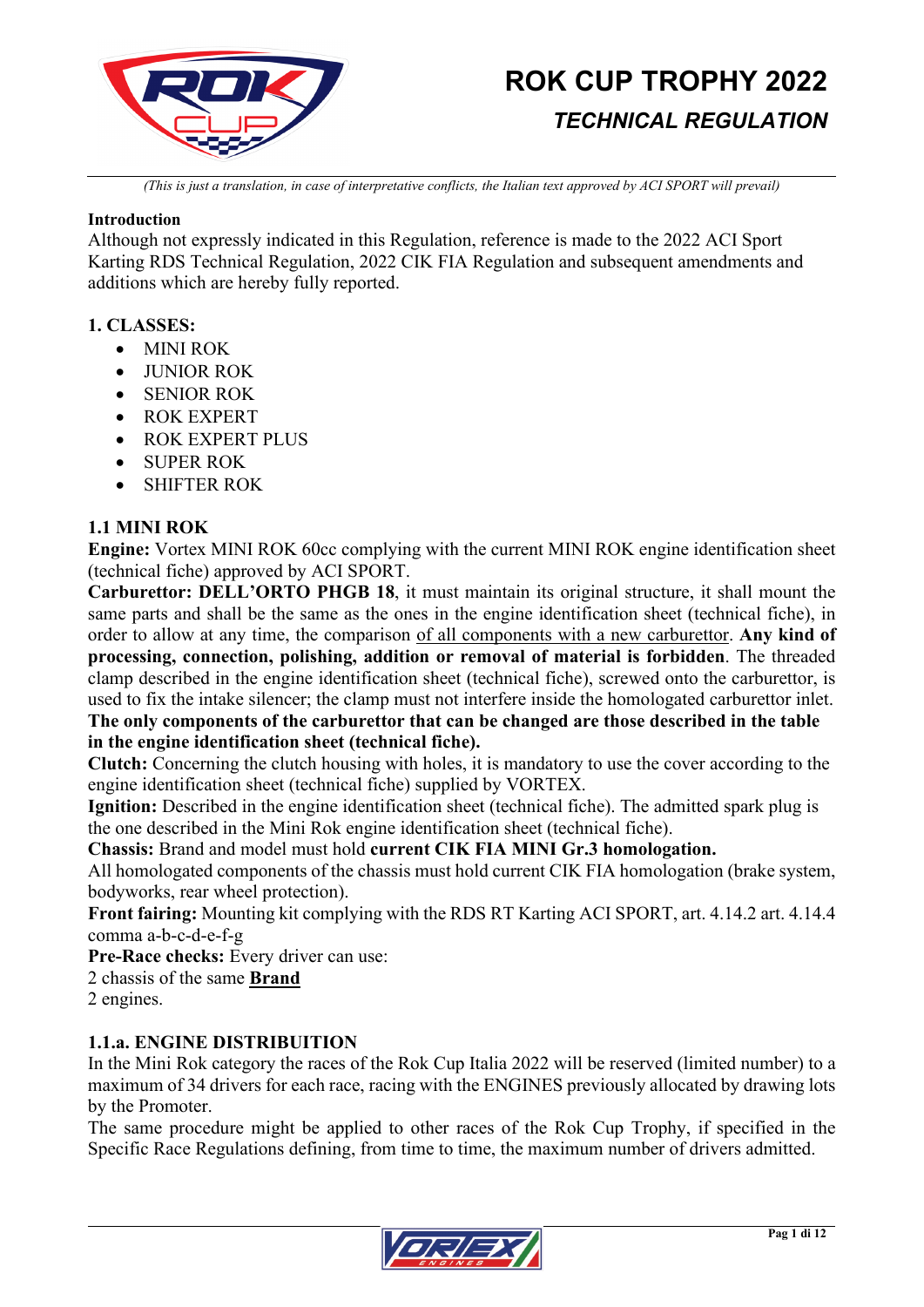

*(This is just a translation, in case of interpretative conflicts, the Italian text approved by ACI SPORT will prevail)*

With ENGINE or ENGINES we mean: Mini Rok engine + carburetor + exhaust + airbox. The engines and the parts supplied with it (Mini Rok engine  $+$  carburetor  $+$  exhaust  $+$  airbox) will be identified with the same serial number and will be equipped with seals.

All drivers must have their own battery, battery support and wiring.

ENGINES will be distributed/assigned to each driver by drawing lots, and this will happen just before the official free practices in the presence of all drivers. The ENGINES must be used starting from the official free practices.

At the end of each race session during the event, there might be a further draw for the engine kit; in this case, each driver will be requested to leave the ENGINE and participate in a new draw.

Every time the drivers will return the ENGINES, a Vortex technician will verify eventual break, damages and/or missing parts and that seals are integral. In case of damaging and /or missing parts, the relating costs will be charged to the driver who has just returned the ENGINE. ENGINES must be returned clean at the end of the race.

The cost of renting the ENGINE for each race of 2022 Rok Cup Italia is

Euro 300,00 VAT included for the rental requests received the week before the race Euro 200,00 VAT included for the rental requests received during the week of the race

Registration to each race must be presented to the Organizer within the provided terms (maximum 34 drivers for each race), while the renting of the ENGINE will be managed by the Promoter, according to the given instructions.

### **1.2 JUNIOR ROK**

**Engine**: Vortex ROK GP JUNIOR 125cc complying with the current ROK GP JUNIOR engine identification sheet (technical fiche) approved by ACI SPORT.

**Carburettor: DELL'ORTO VHSH 30**, it must maintain its original structure, it shall mount the same parts and shall be the same as the ones in the engine identification sheet (technical fiche), in order to allow at any time, the comparison of all components with a new carburettor. **Any kind of processing, connection, polishing, addition or removal of material is forbidden**. **The only components of the carburettor that can be changed are those described in the table in the engine identification sheet (technical fiche).**

**Cooling:** Use of **only one (1)** radiator: it is mandatory to use the original radiator supplied with the engine, which must comply with the dimensions indicated in the table at art. 11.

**Clutch:** Concerning the clutch housing with holes, it is mandatory to use the cover according to the engine identification sheet (technical fiche) supplied by VORTEX.

**Chassis:** Brand and model must hold current CIK FIA homologation or CIK FIA homologation of the previous homologation period, the use of bodyworks and rear wheel protection RDS RT Karting ACI SPORT art. 4.14 and 4.15 is mandatory.

**Front fairing:** Mounting kit complying with the RDS RT Karting ACI SPORT, art. 4.14.3 – art. 4.14.4 comma a-b-c-d-e-f-g.

**Pre-Race checks:** Every driver can use:

2 chassis of the same **Brand**

2 engines.

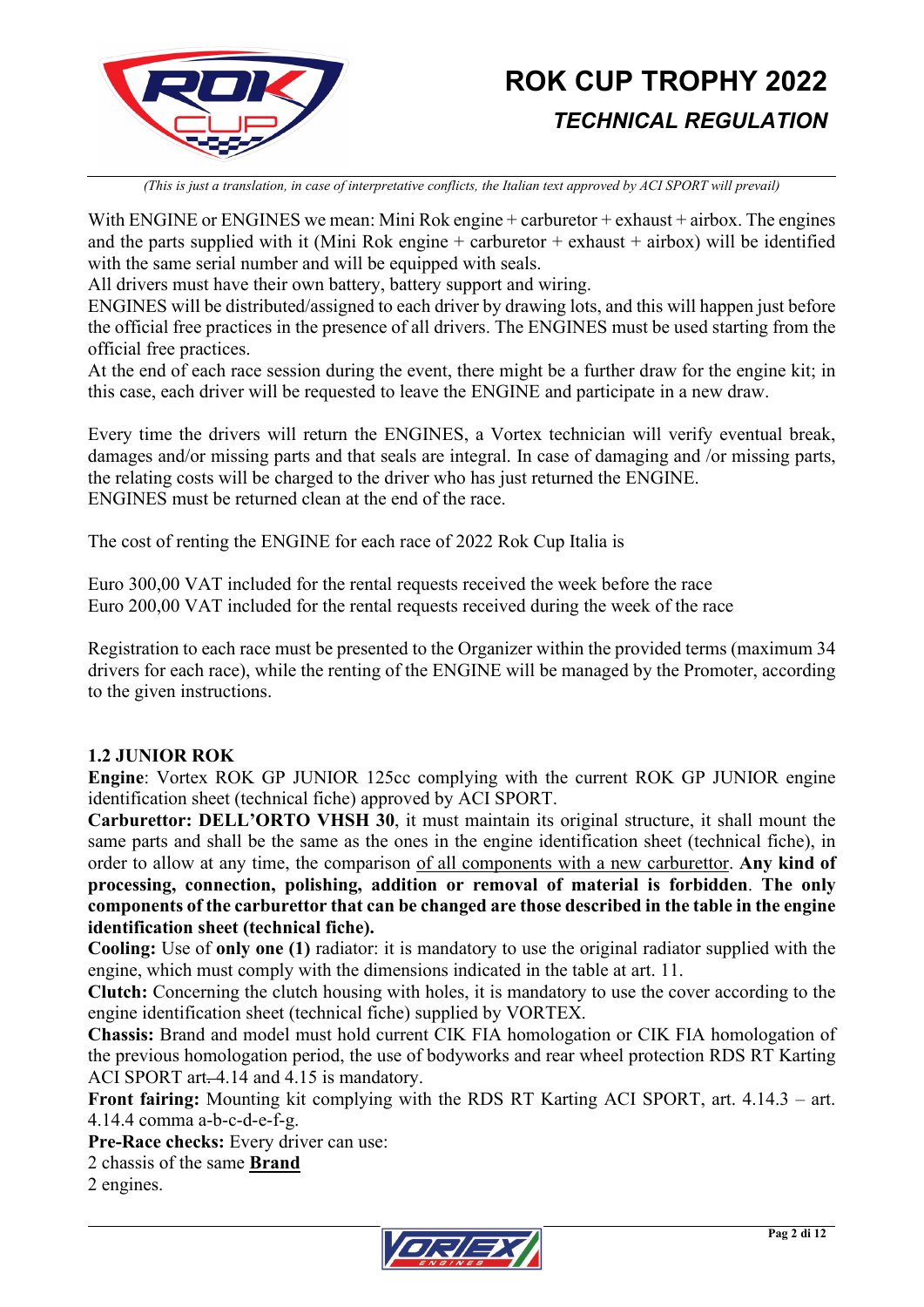

*(This is just a translation, in case of interpretative conflicts, the Italian text approved by ACI SPORT will prevail)*

### **1.3 SENIOR ROK - ROK EXPERT - ROK EXPERT PLUS**

**Engine:** Vortex ROK GP 125cc complying with the current ROK GP engine identification sheet (technical fiche) approved by ACI SPORT.

**Carburettor: DELL'ORTO VHSH 30**, it must maintain its original structure, it shall mount the same parts and shall be the same as the ones in the engine identification sheet (technical fiche) in order to allow at any time, the comparison of all components with a new carburettor. **Any kind of processing, connection, polishing, addition or removal of material is forbidden**. **The only components of the carburettor that can be changed are those described in the table in the engine fiche (technical fiche).**

**Cooling:** Use of **only one (1)** radiator: it is mandatory to use the original radiator supplied with the engine, which must comply with the dimensions indicated in the table at art. 11.

**Clutch:** Concerning the clutch housing with holes, it is mandatory to use the cover according to the engine identification sheet (technical fiche) supplied by VORTEX.

**Chassis:** Brand and model must hold current CIK FIA homologation or CIK FIA homologation of the previous homologation period, the use of bodyworks and rear wheel protection RDS RT Karting ACI SPORT art. 4.14 and 4.15 is mandatory.

**Front fairing:** Mounting kit complying with the RDS RT Karting ACI SPORT, art. 4.14.3 – art. 4.14.4 comma a-b-c-d-e-f-g.

**Pre-Race checks:** Every driver can use:

2 chassis of the same **Brand**

2 engines.

### **1.4 SUPER ROK**

**Engine:** Vortex ROK DVS 125cc complying with the current ROK DVS engine identification sheet (technical fiche) approved by ACI SPORT.

**Carburettor: IBEA DVS branded Rok DVS,** it must maintain its original structure, it shall mount the same parts and shall be the same as the ones in the engine identification sheet (technical fiche), in order to allow at any time, the comparison of all components with a new carburettor. **Any kind of processing, connection, polishing, addition or removal of material is forbidden**.

**Cooling:** Use of **only one (1)** radiator, complying with the dimensions indicated in the table of Annex A.

**Chassis:** Brand and model must hold current CIK FIA homologation or CIK FIA homologation of the previous homologation period, the use of bodyworks and rear wheel protection RDS RT Karting ACI SPORT art. 4.14 and 4.15 is mandatory.

**Front fairing:** Mounting kit complying with the RDS RT Karting ACI SPORT, art. 4.14.3 – art. 4.14.4 comma a-b-c-d-e-f-g.

**Pre-Race checks:** Every driver can use:

2 chassis of the same **Brand**

2 engines.

### **1.5 SHIFTER ROK**

**Engine:** Vortex SHIFTER ROK 125cc complying with the current SHIFTER ROK engine identification sheet (technical fiche) approved by ACI SPORT.

**Carburettor: DELL'ORTO VHSH 30**, it must maintain its original structure, it shall mount the same parts and shall be the same as the ones in the engine identification sheet (technical fiche) in

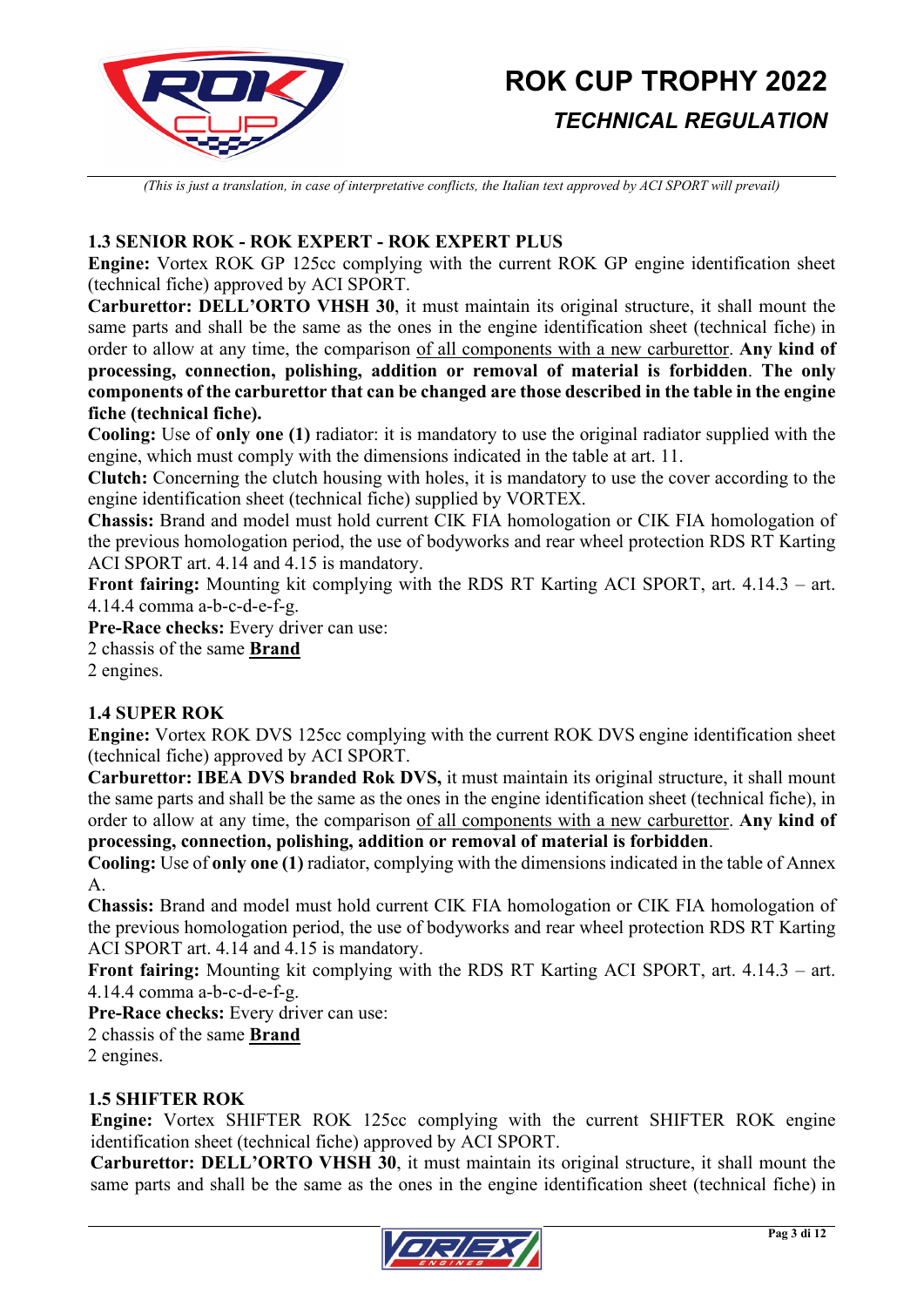

*(This is just a translation, in case of interpretative conflicts, the Italian text approved by ACI SPORT will prevail)*

order to allow at any time, the comparison of all components with a new carburettor. **Any kind of processing, connection, polishing, addition or removal of material is forbidden.**

**Cooling:** Use of **only one (1)** radiator, complying with the dimensions indicated in the table of Annex A.

**Chassis:** Brand and model must hold current CIK FIA homologation or CIK FIA homologation of the previous homologation period, the use of bodyworks and rear wheel protection RDS RT Karting ACI SPORT art 4.14 and 4.15 is mandatory.

**Front fairing:** Mounting kit complying with the RDS RT Karting ACI SPORT, art. 4.14.3 – art. 4.14.4 comma a-b-c-d-e-f-g.

**Pre-Race checks:** Every driver can use:

2 chassis of the same **Brand**

2 engines.

### **2. TIRES**

**2.1** For the **Mini Rok** category, admitted tires are the following: SLICK tires: LeVanto KRT 10x4.00-5/11x5.00-5 RAIN tires: LeVanto MRT WET 10x4.00-5''/11x5.00-5''

**2.2** For **Junior Rok, Senior Rok, Expert Rok, Expert Rok Plus, Super Rok and Shifter Rok** categories, admitted tires are the following:

SLICK tires: LeVanto KRT 10x4.50-5/11x7.10-5 RAIN tires: Bridgestone YNP  $4,5/10,0 - 5 + 6,0/11,0 - 5$ 

The Specific Race Regulation of each ROK CUP TROPHY race might provide different provisions regarding the tyres models to be used.

**With reference to the tire tolerances please note that the tolerance on the circumference is ±20mm measured with tire mounted on the wheel and with operating pressure (1 bar). This measurement will be made by the technical Scrutineer in charge of the race.**

### **2.3 PARC FERME' FOR TIRES**

All the Rok Cup Trophy categories are allowed to use only one (1) set of new slick tires (2 front slick tires  $+ 2$  rear slick tires) for each single race.

The competitor can decide to use 1 optional slick tyre (1 front slick tyre or 1 rear slick tyre). The complete set of tires and the optional tyre will be delivered at the parc fermé, upon a VOUCHER purchasable on the track at the **Rok Center**.

The use of minimum one (1) set / maximum two (2) sets of RAIN tyres per race is admitted. **(1 set = 2 front rain tires + 2 rear rain tires)**, new or used at the entrant's discretion, **provision to be included in the Specific Race Regulations, under penalty of nullity.**

**The number of tires, the brand and the model of tires as well as the management of tires might be different for some ROK CUP TROPHY races and it will be specified in the Specific Race Regulation**.

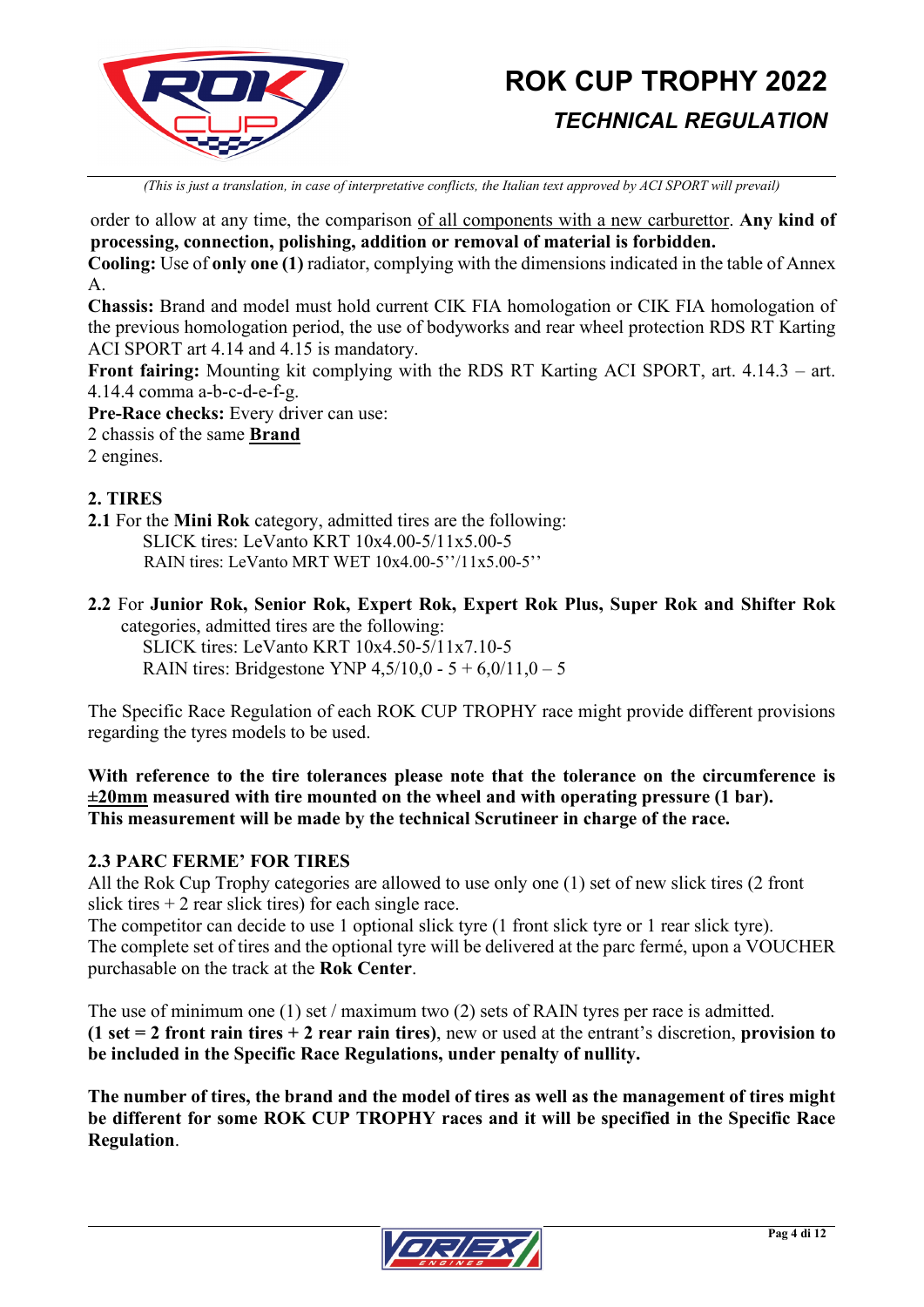

*(This is just a translation, in case of interpretative conflicts, the Italian text approved by ACI SPORT will prevail)*

The Specific Race Regulation of each race might also allow, if specified, the distribution and management of both slick and rain tyres as described in: RDS ACI SPORT 2022 Karting Technical Regulations, art. 4.16/4.16.1/4.16.2/4.16.3.

### **3. FUEL AND LUBRICANT FOR FUEL MIXTURE**

For all Rok Cup Trophy categories the lubricant to be used for the fuel mixture is **ENI KART 2T.** For the checks, please refer to Art. 4.19 of the RDS ACI SPORT and Karting Technical Regulations.

### **4. LUBRICANT**

Counter shafts mechanism chambers and transmission gear set chamber must be filled in with oil.

### **5. MINIMUM WEIGHT FOR EACH CATEGORY**

The minimum weight of kart  $+$  driver (in race conditions) for each category is the following:

| $110$ Kg |
|----------|
| 145 Kg   |
| $160$ Kg |
| 170 Kg   |
| 170 Kg   |
| 155 Kg   |
| 180 Kg   |
|          |

### **6. TECHNICAL CHECKS**

During the technical checks, the specifications in this Technical Regulation, the engine identification sheets (technical fiches) duly approved by ACI SPORT, registered together with this regulation, and the RDS ACI SPORT Karting Technical Regulation will be taken into consideration. **The tolerances described in the engine identification sheets (technical fiches) are construction tolerances**. Moreover, the ACI SPORT Technical Scrutineer, upon authorization request to the Sports Marshals, may at any time refer to any comparisons to value the conformity of any parts, with details provided by the promoter.

The Technical Scrutineers also have the possibility, upon authorization request to the Sport Marshals, to replace any part of the engine with an original spare part supplied by the promoter.

### **6.1 MARKING**

Each part of the following engines MINI ROK, ROK GP, ROK GP JUNIOR, ROK DVS, ROK SHIFTER has a mark which allows the recognition and ensures the originality and the conformity of the part itself during the technical checks.

The marks used for marking the parts are those below:



### **6.2 EXHAUST MANIFOLD AND INLET GASKETS**

Exhaust manifolds and inlet gaskets sealing cannot be anyhow decreased, restricted or blocked.

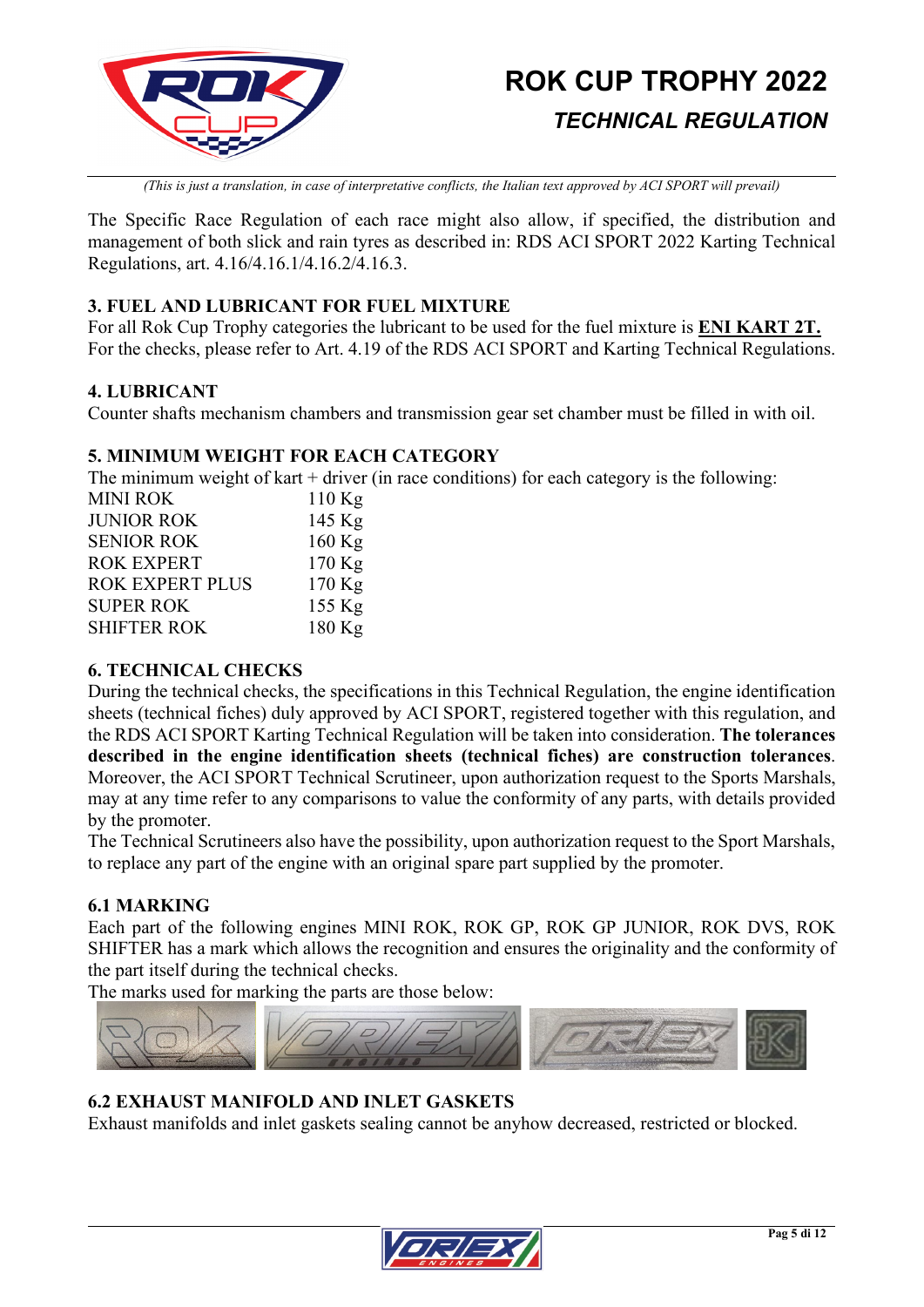

*(This is just a translation, in case of interpretative conflicts, the Italian text approved by ACI SPORT will prevail)*

### **7. PROCEDURE FOR MEASURING THE VOLUME OF THE COMBUSTION CHAMBER**

1. Remove the engine from the chassis;

2. Wait until the engine is at room temperature (the organizer must supply appropriate cooling fans);

3. Remove the cylinder head to check the protrusion of the spark plug inside the combustion chamber;

4. Remove the spark plug (check the 18.5 mm dimension);

5. Screw the plug insert in place of the spark plug (the plug insert, tightened on the cylinder head, must not extend beyond the upper part of the combustion chamber. It must be fixed to the head cylinder exactly in the same way as the spark plug measuring 18.5mm);

6. Make the top part of the piston and the periphery of the cylinder waterproof using grease;

7. Place the piston at top dead centre and block the crankshaft;

8. Carefully remove the excess grease;

9. Make sure the engine lies flat;

10. Place the cylinder head back and screw it in at the tightening torque recommended by the Manufacturer;

11. With a laboratory graduated burette (mechanical A-type or electronic), fill the combustion chamber with **"CASTROL ATF DEXRON" VI (6) "RED" type OIL** to the uppermost part of the top edge of the plug insert;

12. The measured volume must be as requested and determined by RDS and described in the following table, for each class.

### **Table of the minimum value of the combustion chamber volume, of the classes mentioned below:**

| <b>Class</b>                                                                                                                               | Volume of the combustion chamber              |                            |  |  |  |  |
|--------------------------------------------------------------------------------------------------------------------------------------------|-----------------------------------------------|----------------------------|--|--|--|--|
| <b>MINI ROK</b>                                                                                                                            | $4,8cm3$ . + insert 2 cm <sup>3</sup>         | $6,8$ cm <sup>3</sup> Min. |  |  |  |  |
| <b>JUNIOR ROK - ROK GP Junior</b>                                                                                                          | $7,5cm3$ + insert 2 cm <sup>3</sup>           | $9,5cm3$ Min.              |  |  |  |  |
| <b>SENIOR ROK - ROK GP</b>                                                                                                                 | $7,5cm3 + insert 2 cm3$                       | $9,5cm3$ Min.              |  |  |  |  |
| <b>SUPER ROK - ROK DVS</b>                                                                                                                 | $9 \text{ cm}^3$ + insert 2 cm <sup>3</sup>   | $11cm3$ Min.               |  |  |  |  |
| <b>SHIFTER ROK</b>                                                                                                                         | 11 cm <sup>3</sup> + insert 2 cm <sup>3</sup> |                            |  |  |  |  |
| <b>Dimensions Plug Insert</b><br>$25.5 + 7 - 0.05$<br>$18.5 + 7 - 0.05$<br>$\varphi$ 10 +/-0.05<br>$M$ 14<br>$\times$ 1.25<br>$0.4 \times$ |                                               |                            |  |  |  |  |
| Volume Inserto = $pi \times 1 \times 2.55 / 4 = 2 cm3/cc$                                                                                  |                                               |                            |  |  |  |  |

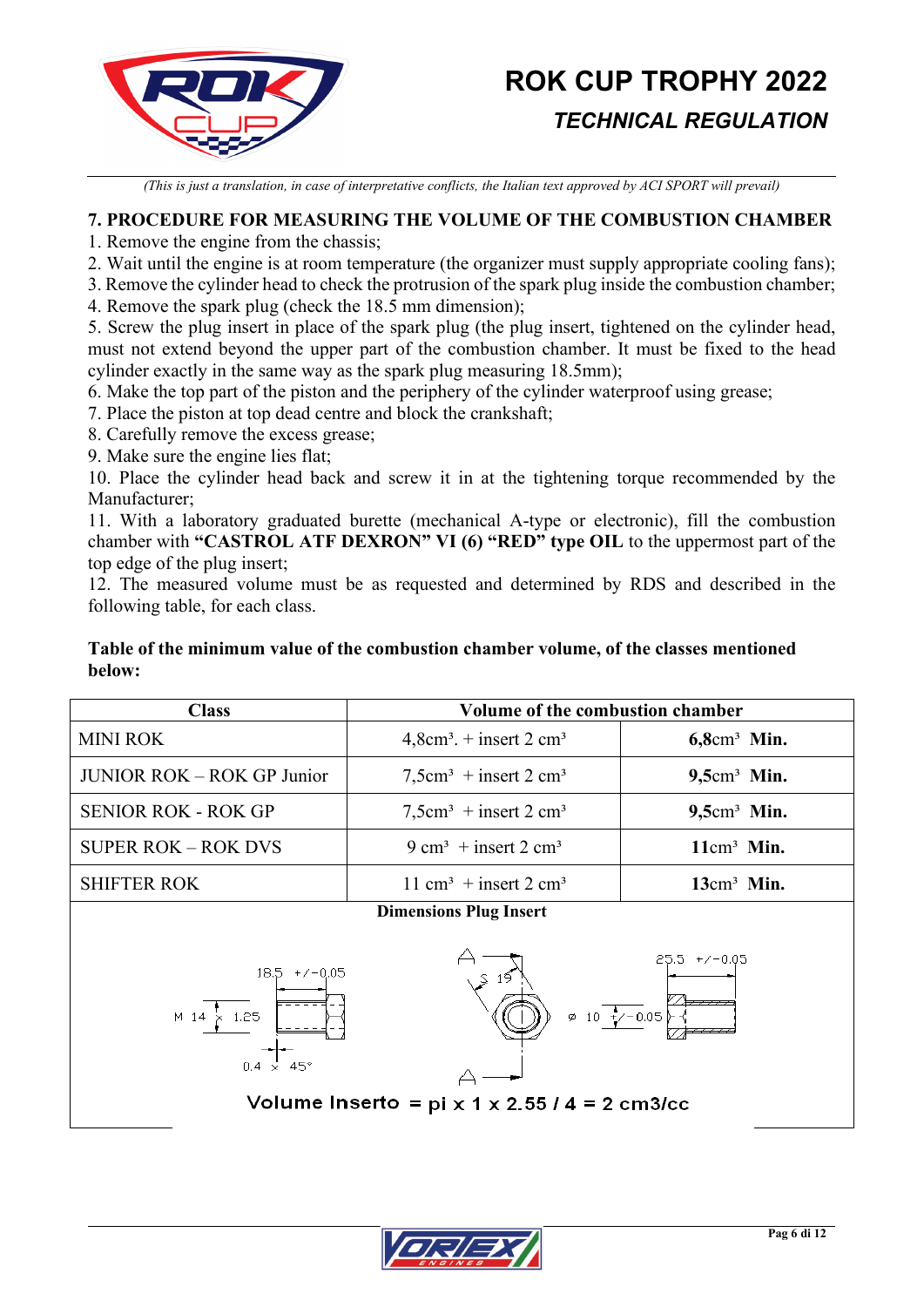

*(This is just a translation, in case of interpretative conflicts, the Italian text approved by ACI SPORT will prevail)*

### **7.1 PROCEDURE FOR MEASURING THE MINIMUM DISTANCE BETWEEN THE SEAT OF THE POWER VALVE AND THE PISTON**

1. Remove the engine from the chassis;

- 2. Wait until the engine is at room temperature (the organizer must supply appropriate cooling fans);
- 3. Remove the valve system;

4. Substitute the valve assembly with the measuring gauge number 0428730040 supplied by Vortex. 5.Let the gauge 8010 slide in pushing it against the piston with out excess force.

6.Block the measuring rod with the grub screw on the rod support.

7. Take out the gauge 8010 and proceed with the measurement with a caliper.

8. The minimum distance measured must be the one established and described in the following table, for each class.

#### **Table of the minimum value of the combustion chamber volume, of the classes mentioned below**

| Classe                                                         | Min. distance between the seat of the power valve and the<br>piston |
|----------------------------------------------------------------|---------------------------------------------------------------------|
| ROK JUNIOR - ROK SENIOR<br><b>ROK EXPERT - ROK EXPERT PLUS</b> | 57.22mm                                                             |
| ROK SUPER                                                      | $57.02 \,\mathrm{mm}$                                               |



### **8. TOOL FOR MEASURING THE ENGINE DISTRIBUTION**

For all Rok categories where the control is required, the exhaust angular reading, exhaust, transfers and gap must be measured with a 0,20 mm thick and 5 mm wide wedge (see drawing below).

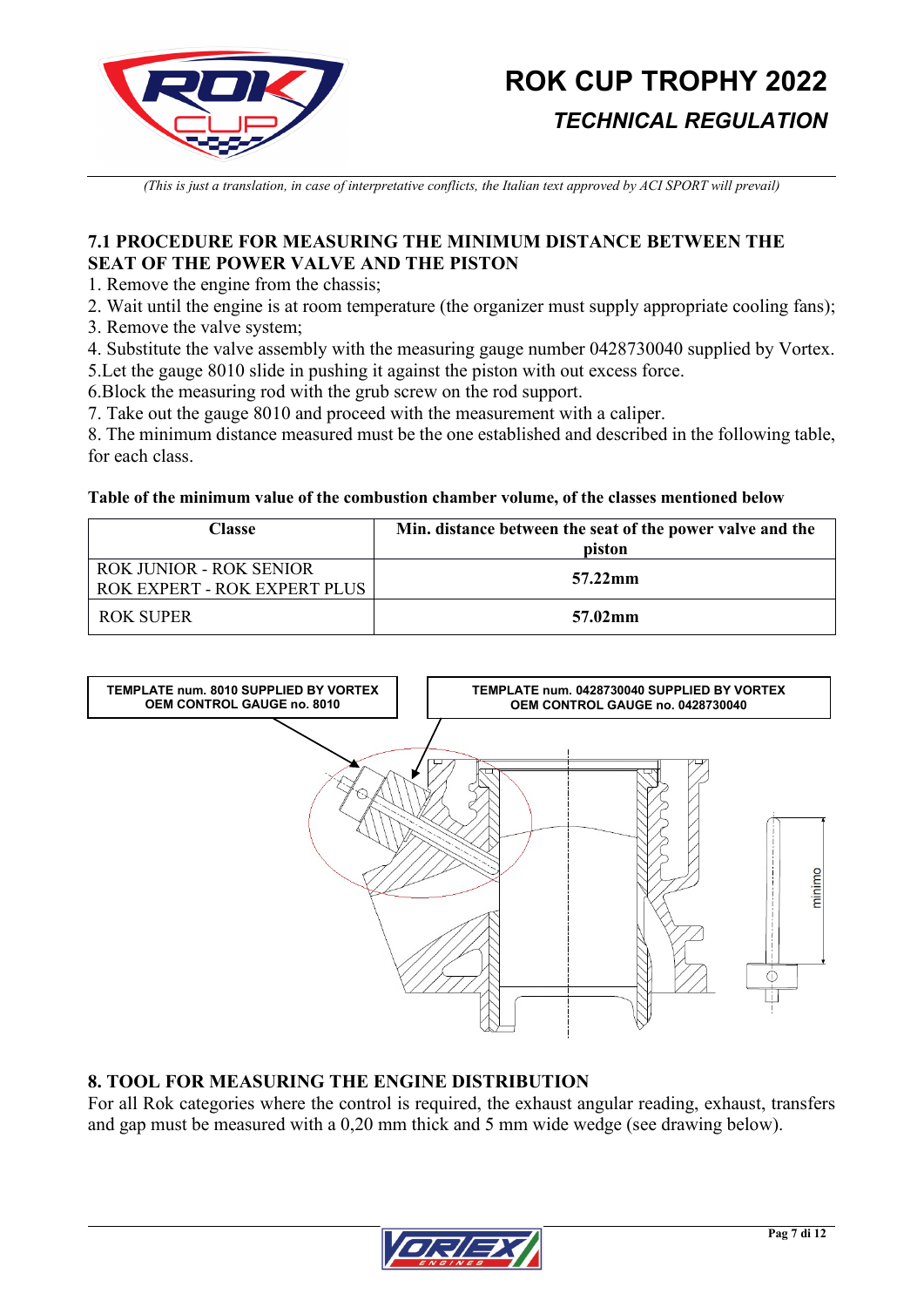

*(This is just a translation, in case of interpretative conflicts, the Italian text approved by ACI SPORT will prevail)*

The reading is made by using a digital display with encoder measuring device, or with minimum diameter 200 mm graduated disc.



### **8.1 CONTROL OF THE ADMISSION GAP OF MINI ROK ENGINE**



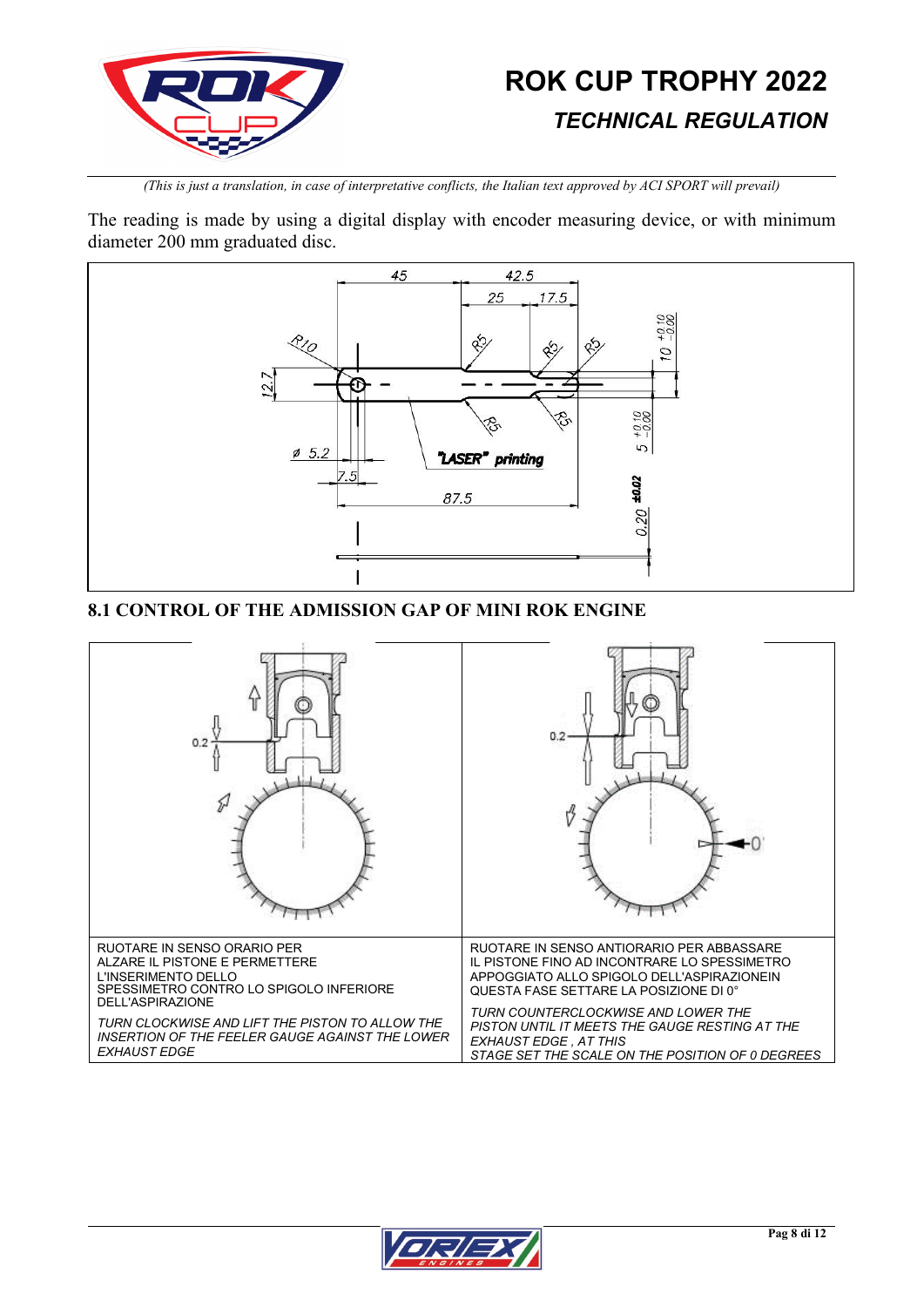

o,  $\circ$ Þ  $31^{\circ}$  MIN ₹ Ŕ. LIBERARE LO SPESSIMETRO QUINDI RUOTANDO IN RUOTANDO IN SENSO CONTRARIO ALZARE IL PISTONE SENSO ANTIORARIO ABBASSARE IL PISTONE PER FINOAD INCONTRARE LO SPESSIMETRO APPOGGIATO PERMETTERE L'INSERIMENTO DELLO SPESSIMETRO ALLO SPIGOLO DELLO SCARICO E CONTROLLARE CHE SOTTO LO SPIGOLO SUPERIORE DELLO SCARICO L'ANGOLO DI SPOSTAMENTO NON SIA INFERIORE **A 31°** *TURN CLOCKWISETO LIFT THE PISTON UNTIL IT MEETS RELEASE THE FEELER GAUGE AND TURNING THE FEELER GAUGE RESTING AT THE EXHAUST EDGE. COUNTERCLOCKWISE LOWER THE PISTON TO ALLOW AT THISSTAGE CHECK THAT THE EDGE OF THE INSERTION OF THE FEELER UNDER THE UPPER DISPLACEMENTS OF THE VERNIER MATCH NOT LESS EDGE OF THE EXHAUST THAN 31 DEGREES* the edge of displacements of the vernier match not less than 31 degrees

*(This is just a translation, in case of interpretative conflicts, the Italian text approved by ACI SPORT will prevail)*

### **8.2 SQUISH HEIGHT MEASUREMENT**

Squish height measurement must be done by means of 1.5 mm size round soldering wire.

### **8.3 TECHNICAL CHECK CONSULTANT AND TECHNICAL CHECKS**

On each race and for the technical checks of the engine only, the Promoter may request the presence of his own specialized technician to support the ACI Technical Representative. The control of the chassis and other details is assigned to ACI Technical Scrutineers. The procedures for the technical check of the engine and/or any other parts must be performed only by Technical Scrutineers appointed by ACI for the event, in compliance with the 2022 RDS Karting; for any complaints and/or appeals we refer to RNS ACI SPORT and 2022 RDS Sporting Karting.

Moreover, the Sporting Scrutineers may request the parts to be deeper checked at the Manufacturer's headquarters. This request, duly justified and described, must be done by the Technical Scrutineer to the Sporting Scrutineers.

The Promoter or the Organizer will deliver the part/s duly sealed with the relating official document of the Sporting Scrutineers and Technical Scrutineers to the Manufacturer of the part/s.

The parts will be checked at the Manufacturer's seat, by the presence of the Entrant and the Technical Scrutineer.

Tests/crash tests can be done on such parts.

The parts no longer usable will be replaced by the Promoter OTK Kart Group srl only in case of proven compliance.

The parts no longer usable and replaced by the Promoter OTK Kart Group srl will not be returned to the Entrant.

The Technical Scrutineer will then send the check result to the President of the Sporting Scrutineers.

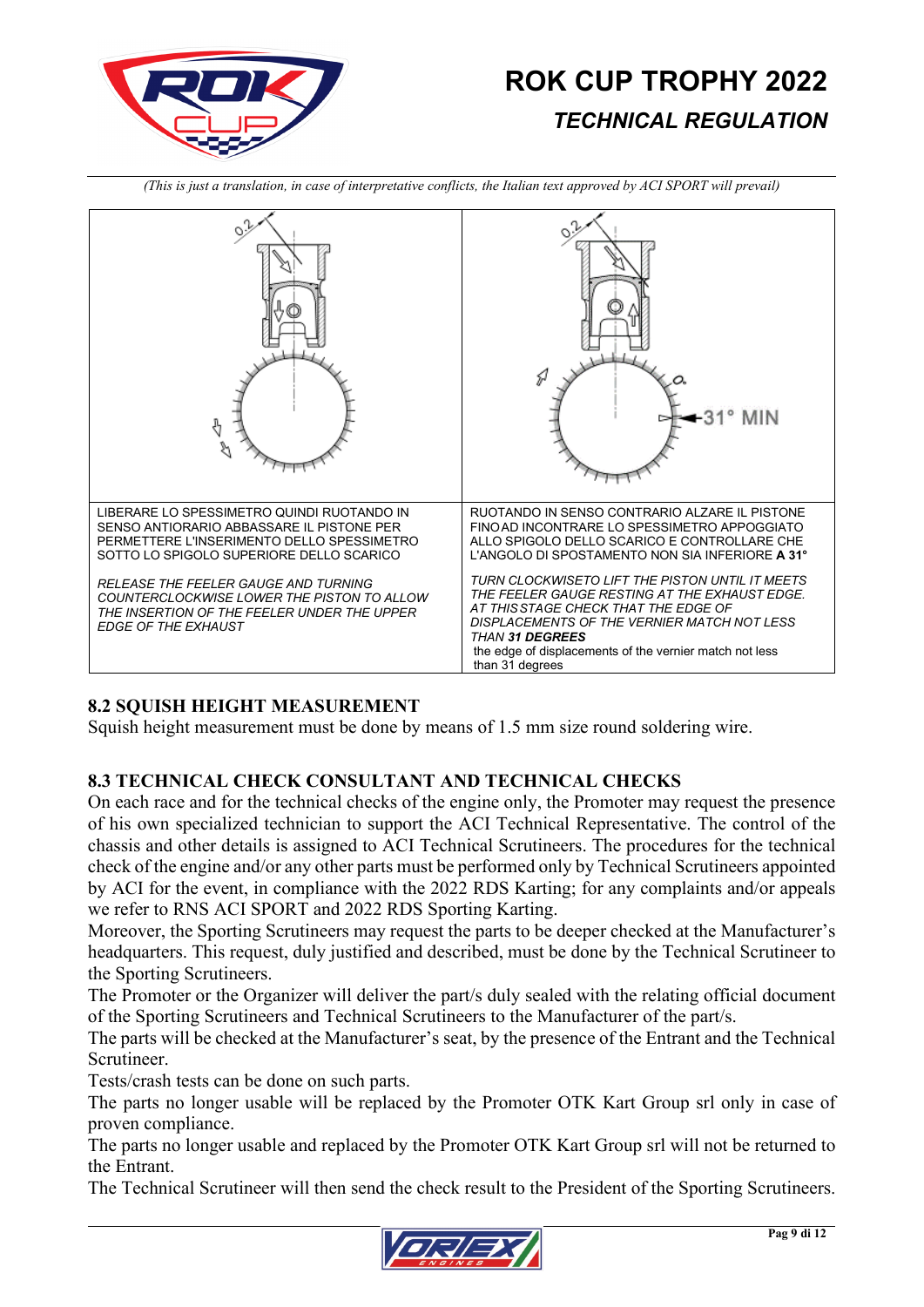

*(This is just a translation, in case of interpretative conflicts, the Italian text approved by ACI SPORT will prevail)*

The logistic costs will be paid by the Promoter OTK Kart Group srl if the part/s is/are respecting the Regulations, otherwise the entrant will pay them.

### **9. CLUTCH**

For the **Junior ROK - Senior ROK - Expert ROK - Expert Plus ROK** classes, the following clutch checks are admitted:

- from stationary position in pre-grid and at the end of the race, in order to verify the first engagement of the clutch at 4000rpm (after checking the whole weight); the clutch must be 100% direct-drive at the minimum 5000 rpm in all conditions;

- through the UNILOG \*\* data acquisition system provided by the Promoter, in order to verify the direct-drive of the clutch in all conditions.

For the **Mini Rok** class, the following clutch checks are admitted:

- from stationary position in pre-grid and at the end of the race, in order to verify the first engagement of the clutch at 3500rpm (after checking the whole weight); the clutch must be 100% direct-drive at the minimum 4500 rpm in all conditions;

- through the UNILOG \*\* data acquisition system provided by the Promoter, in order to verify the direct-drive of the clutch in all conditions.

**\*\*Any braking or damage to the UNILOG device supplied for the event is under the competitor's responsibility.**

### **10. RACING SPORTSWEAR**

It is mandatory for drivers of all Rok Cup Trophy categories to use racing sportswear (**racing suit and helmet**) complying with homologation and safety measures provided by ACI SPORT and CIK-FIA.

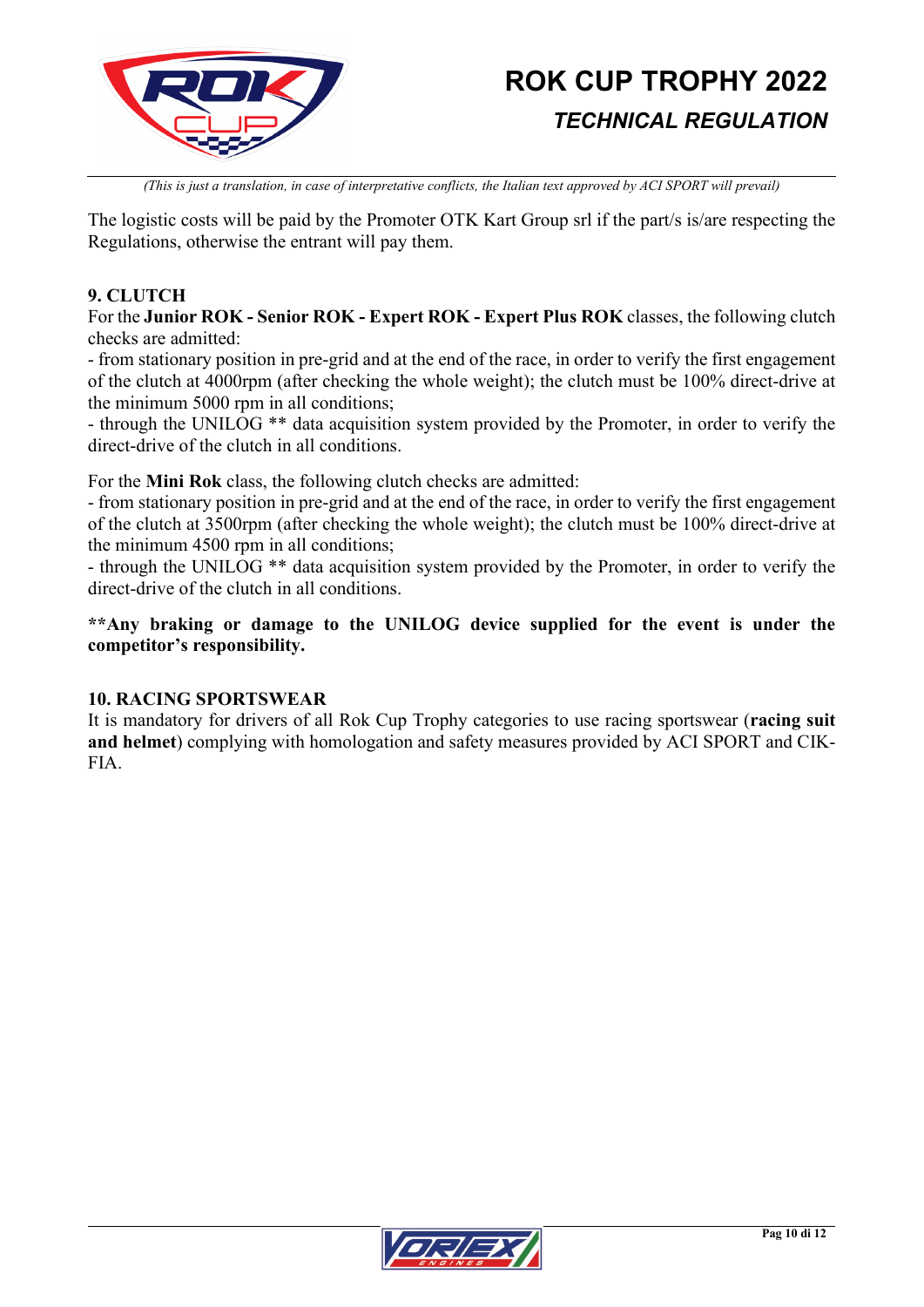

*(This is just a translation, in case of interpretative conflicts, the Italian text approved by ACI SPORT will prevail)*

### **ART. 11 COOLING**

**Dimensions and characteristics of the radiators admitted in the different ROK classes**



| <b>ROK JUNIOR – ROK GP</b>   | $480 + 10$        | $196 \pm 3$       | $394 \pm 7.5$ | $43 \pm 2.5$     | $31 \pm 2$       | $44 \pm 2$       |
|------------------------------|-------------------|-------------------|---------------|------------------|------------------|------------------|
| <b>ROK DVS - ROK SHIFTER</b> | $465 \text{ max}$ | $265 \text{ max}$ | 395 max       | $40 \text{ max}$ | $45 \text{ max}$ | $60 \text{ max}$ |